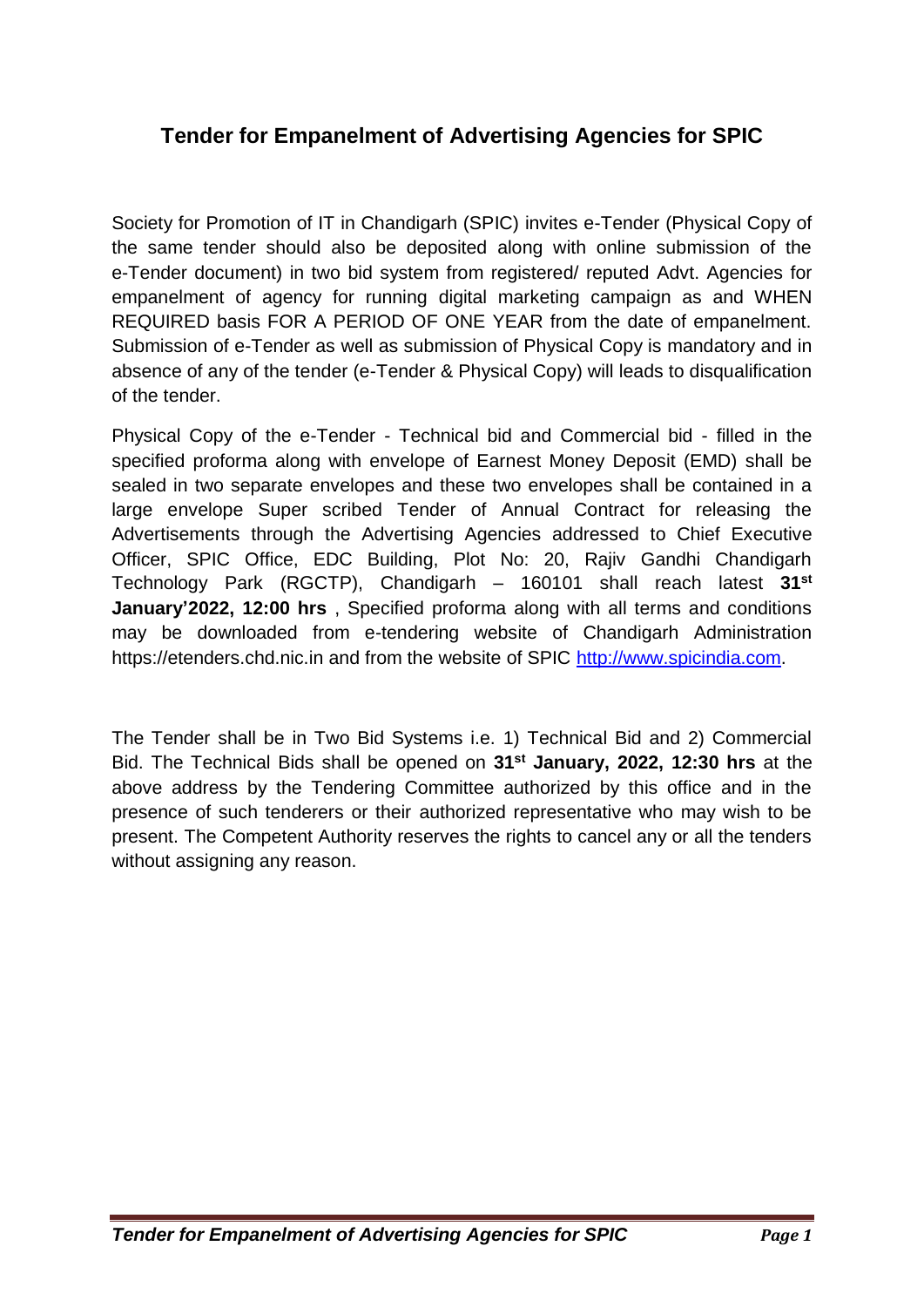#### **Annexure I**

## **Subject: Notice Inviting Tender for Empanelment of Advertising Agency**

- 1. Parties: The parties to the Contract will be IT companies having digital marketing team doing digital marketing projects who will be providing the services and the Society for Promotion of IT in Chandigarh (SPIC) who would be availing the services.
- 2. Addresses: For all purposes of the contract including arbitration there under, the address of the contractor mentioned in the tender shall be final unless the contractor notifies a change of address and contact number(s) by a separate letter sent by Speed post/registered post with acknowledgement due to the Society for Promotion of IT in Chandigarh (SPIC), The contractor shall be solely responsible for the consequences of any omission or error to notify change of address and/or contact number(s) in the aforesaid manner.
- 3. Performance Security Deposit: Security Deposit of Rs. 25000/- (Rupees Forty Thousand only) in the name of Society for Promotion of IT in Chandigarh (SPIC) payable at Chandigarh, in the form of Demand Draft/bank Guarantee of any nationalized bank must be deposited by the successful bidder.
- 4. Preparation and submission of Tender: The tender must be submitted online in the form of e-Tender through e-tendering website of Chandigarh Administration (https://etenders.chd.nic.in) and physical copy of the same tender should be submitted in two parts namely, Technical Bid (in form given in Annexure-III) and Commercial Bid (in form given in Annexure-IV) and each should be kept in a separate adequately sealed cover. Both the bids should be kept in another sealed cover addressed to Chief Executive Officer, SPIC Office, EDC Building, Plot No: 20, Rajiv Gandhi Chandigarh Technology Park (RGCTP), Chandigarh – 160101. The sealed envelope containing both i.e. Technical & Commercial bids should bear the address, Tender Number and date, subject of the tender. The inner envelopes should superscripted with - Technical Bid for Digital Marketing for SPIC and Commercial Bid for Digital Marketing for SPIC.
- 5. Signing of Tender: The individual signing the tender or other documents connected with contract must specify whether he signs as:-
	- (a) A sole proprietor of the concern or constituted attorney of such sole proprietor.
	- (b) A partner of the firm, if it is a partnership firm, in which case he must have authority to execute the document.
	- (c) Director(s) or Principal Officer of the Company duly authorized by the Board of Directors of the Company, if it is a Company.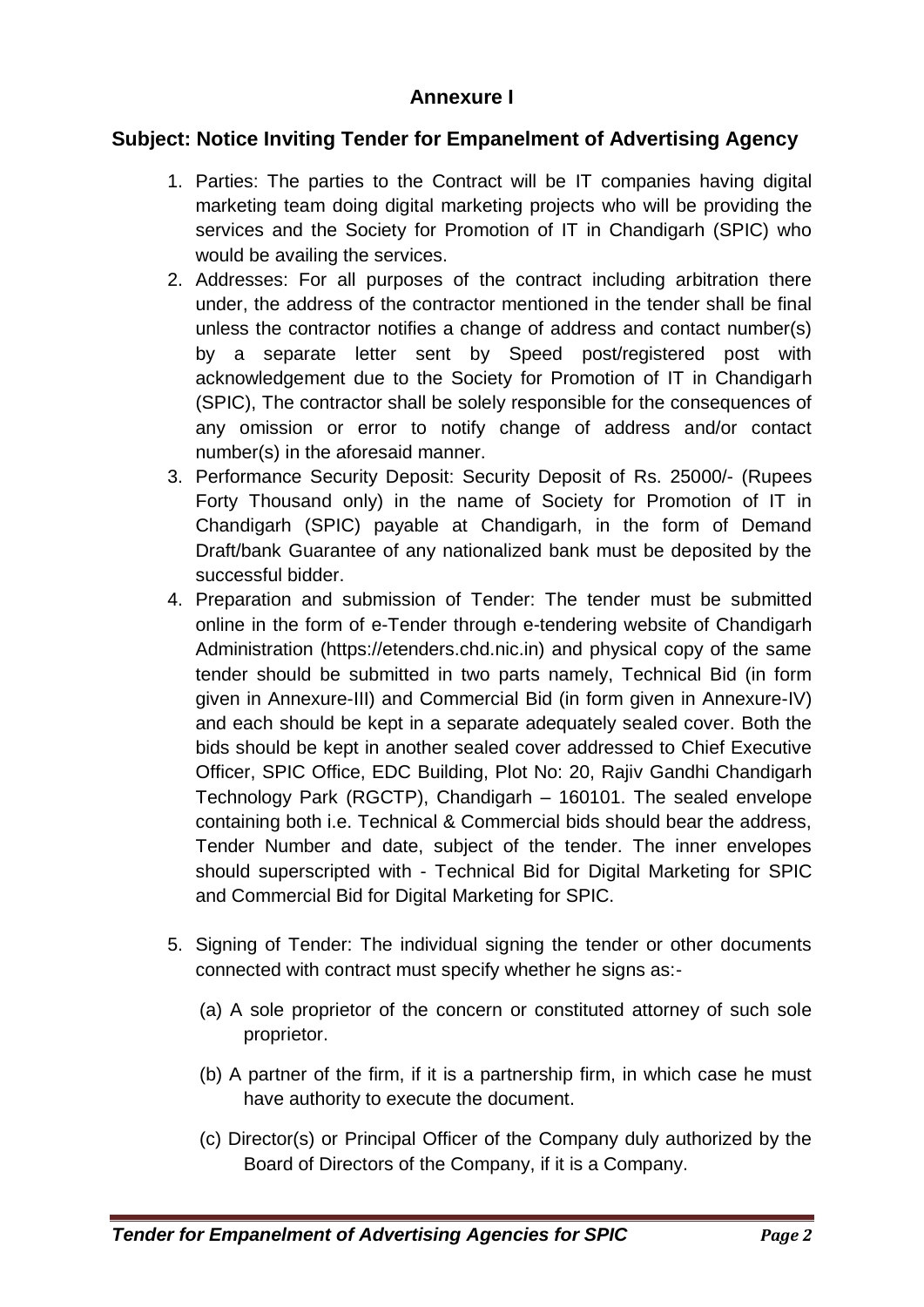- 6. Technical Bid: The Technical bid should be submitted in form given in Annexure-III along with registration of particulars service provider, copy of PAN Number issued in favour of the firm, Service Tax Registration number, Experience Certificate. IT Clearance Certificate, Certificate of turnover of Rs.20 lacs and other information sought in Annexure-II.
- 7. Commercial Bid: The Commercial Bid should be submitted in the form given in Annexure IV in a separate sealed cover kept inside the main cover. The Commercial Bids of those tenderers, who are found technically competent/eligible, will be opened on a specified date and time.

7.1Terms of payment as stated in the Tender Documents shall be final. The taxes liable would be deducted at source as per Government rules and guidelines, if any, will be prevailing at the time of payment.

- 8. Validity of the Bids: The bids shall be valid for a period of one year from the date of opening of the tender.
- 9. The physical copy of e-Tender received through post: In case any tender is received after the stipulated date and time, the same will not be accepted and rejected the same without any further intimation to the bidder. The responsibility for timely submission of the tender by the stipulated date and time shall lie on the bidder.
- 10.Opening of Tender: The technical and commercial bids will be opened by the Tender opening & evaluation Committee of SPIC Office at **31st January, 2022, 12:30 hrs** at this office. The e-tender will be opened first along with sealed envelope containing both technical and financial bids will be opened in the presence of tenderers who may wish to be present at the time of receiving and opening of the technical bids. The unsealed envelope containing the bids will not be opened and rejected. The bidder is at liberty either himself or authorizes, not more than one representative to be present at the time of opening of the tender. The representative attending during opening of the tender on behalf of the bidder should bring with him a Letter of Authority from the tenderer and proof of identification.
- 11.Criterion for Evaluation of Tender: After the opening of the technical bid, the same will be evaluated by a committee. In case the committee decided for seeking further information/clarification, the same shall be provided by the bidder. Those bids which meet the technical requirements, the financial bid of such qualified bidders will be opened on a specified date and time by the committee. The bidder is at liberty to be either present himself or authorize, not more than one representative to be present at the time of opening of the financial bid. The Bids will be opened by a committee in the presence of the representative of the bidders who may wish to be present on that day.
	- 11.1 The contract will be awarded to the lowest eligible tenderer (L1) and will commence from the date of signing of the Agreement indicated in the terms and conditions. The contract will be for a period of 12 months that may be further extendable up to one year (or maximum of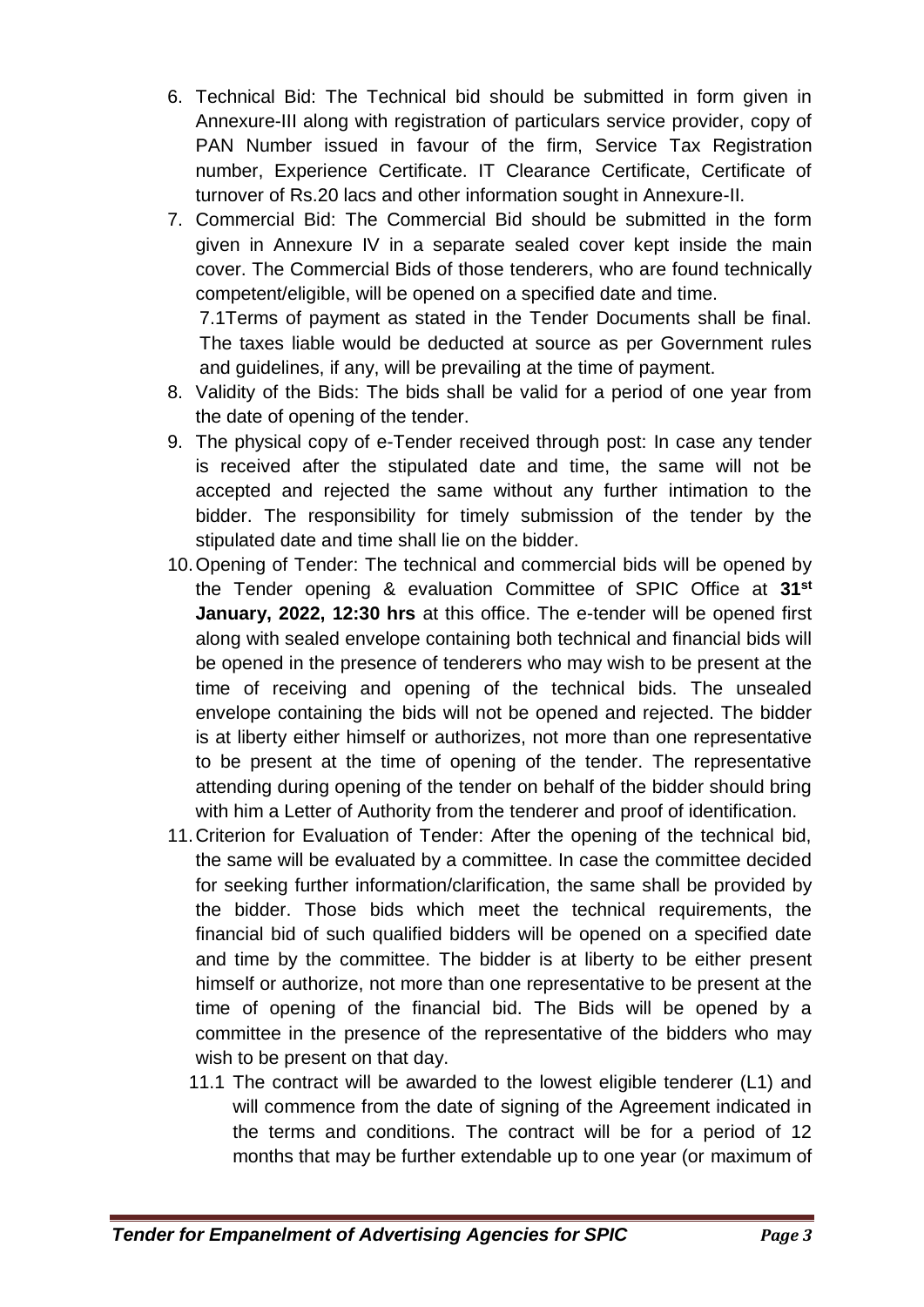three years from award of contract/signing of agreement), if the performance/service is found satisfactory.

- 12.Right of Acceptance: The SPIC reserve all rights to reject any tender including of those tenderers who fail to comply with the instructions without assigning any reason whatsoever and does not bind it to accept the lowest or any specific tender. The decision of the Competent Authority of SPIC in this regard shall be final and binding. Any failure on the part of the bidders to observe the prescribed procedure and any attempt to canvas for the work will prejudice the tender submitted by the tenderer.
	- 12.1 Tenders not inconformity with the prescribed terms and conditions will stand disqualified.
- 13.Communication of Acceptance: Successful bidders will be informed of the acceptance of his bid.
- 14.Signing of the Agreement by the successful bidder who have been awarded the Contract for running the digital marketing campaign for SPIC by the Competent Authority of SPIC:

He/She shall have to sign the contract agreement on a non-judicial stamped paper. Any failure on the part of the bidder for not signing the contract agreement or fulfilling the conditions as provided in the tender contract will be dealt as per Clause 15 of the Tender Agreement. After signing of the Agreement the bidder will be addressed as Contractor.

In case the bidder after awarding of the contract fail to sign the contract agreement within a period of 30 days, the offer of the award of contract will be cancelled without any extension.

- 15.Penalty: In case of breach of any conditions of the contract as losses caused including excess cost due to failure on the part of the Agency to provide the required services at desired time, the SPIC shall make deductions at double the rate on pro rata from the pending/upcoming bills of the agency.
- 16.Breach of Terms and Conditions: In case of breach of any of the terms and conditions mentioned above, the SPIC will have the right to cancel the work order without assigning any reason thereof, and nothing will be payable by this SPIC in that event and the security deposit will be forfeited.
- 17.Sub-letting of Work: The firm shall not assign or sublet the work or any part of it to any other person or party.
- 18.The tender will not be transferable.
- 19.Termination of the Contract:

Either the party can terminate the contract by giving 30 days' notice.

20.Terms of Payment: No payment shall be made in advance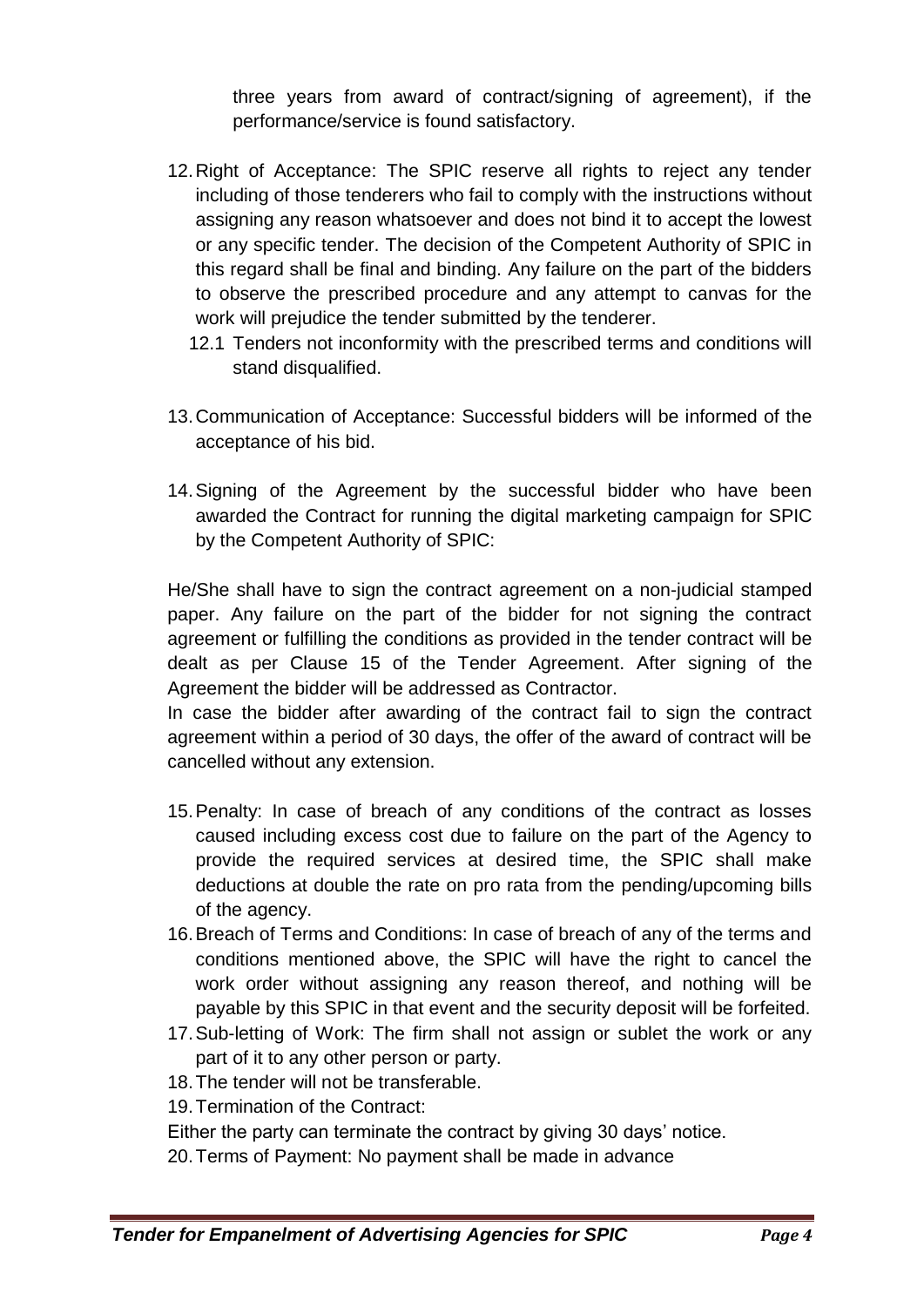## **Annexure-II**

## **ELIGIBILITY CRITERIA AND TECHNICAL PARAMETER**

## **Subject : Notice Inviting Tender for Bid for releasing the Advertisements through the Advertising Agencies for SPIC.**

#### **PART-I**

## **ELIGIBILITY CRITERIA**

- 1. Experience of minimum of two years for running digital marketing campaign.
- 2. Copy of GST and PAN No.
- 3. Proof of turnover of Rs.20 lacs per annum for the last two years for advertising works supported with CA certificate.
- 4. At least 3 Work Orders/Proofs of running successful digital marketing campaign on platforms like; FB, Instagram, Linkedin, Google ads, twitter, youtube etc.
- 5. Date of inception of the company with complete details of address, name of contact person along with telephone numbers along with Certificate of Incorporation.
- 6. Details of availability of latest infrastructures, resources, facilities, staff deployed for digital marketing and Management etc
- 7. Certificate of acceptance of all the terms and conditions & scope of work.
- 8. The Company should have full set up/office in the tri-city i.e. Chandigarh, Mohali & Panchkula.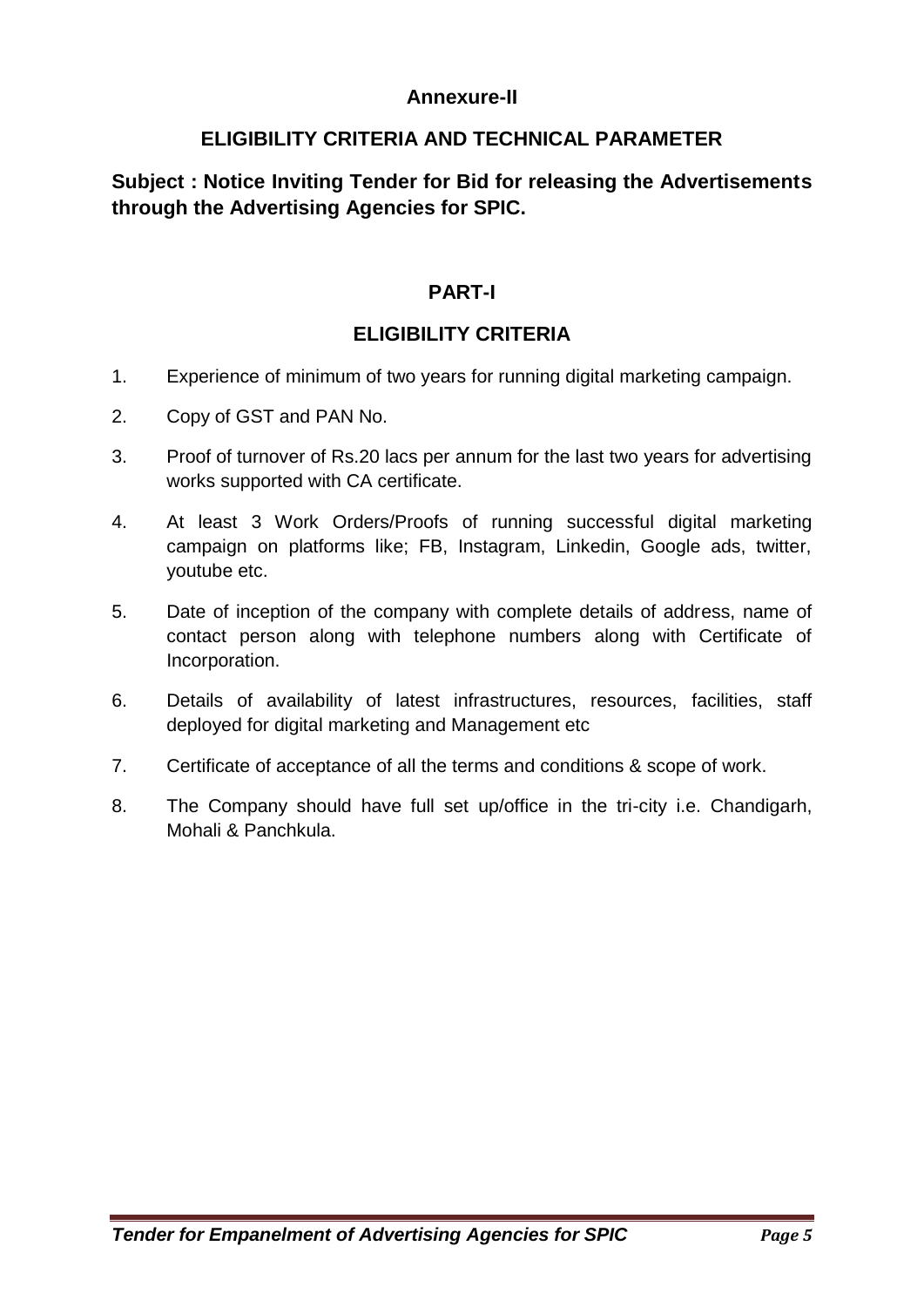# **TECHNICAL PARAMETER/SCOPE OF WORK**

- 1. The empanelled agency/company will have to prepare the design/layout of the digital advertisement/campaigns free of cost
- 2. The empanelled agency/company will coordinate with SPIC office regarding designing digital advertisement and running campaign on platforms on Facebook, Instragram, linkedin, google, youtube, quora etc.
- 3. The empanelled agency/company shall have the expertise in running successful campaign on social media platform like; Facebook, Instragram, linkedin, google, youtube, quora etc.
- 4. The empanelled agency/company have to manage the social media handles of SPIC office used for running digital marketing campaign as when required as per the guidelines & instructions issued by SPIC office and in case any misuse of any social media handle by bidder will be liable for legal action and penalty as decided by competent authority.
- 5. The proof of the social media campaign is required to be submitted before publication/live.
- 6. Payments will be made after completion of job on submission of digital campaign statement along with proofs of social media campaign and online invoice generated for payment for digital marketing
- 7. The empanelled agency/company shall inform about packages, which can bring benefits for SPIC on regular basis.
- 8. The empanelled agency/company shall keep SPIC updated about the changes in rates.
- 9. No guaranteed business shall be given to the empanelled agency/company. The work shall be allocated to the empanelled agency/company as and when there is requirement and per the decision and discretion of the SPIC.
- 10. More than one agency/company can be empanelled
- 11. Performance Security Deposit of Rs. 25,000/- (Rupees Twenty-Five Thousand only) in the name of Society for Promotion of IT in Chandigarh (SPIC) payable at Chandigarh, in the form of Demand Draft/bank Guarantee of any nationalized bank must be deposited by the successful bidder.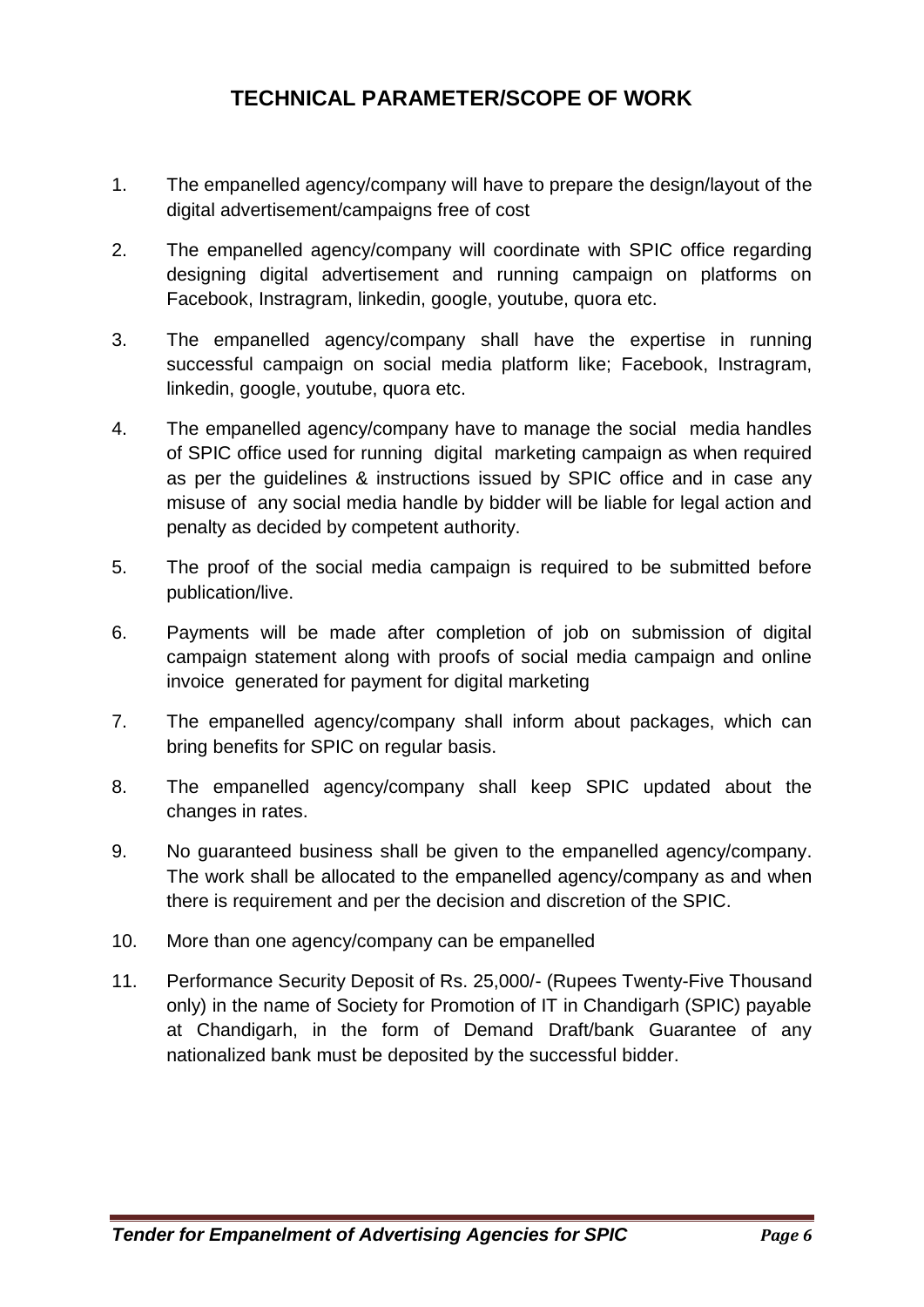#### **ANNEXURE- III**

#### **TECHNICAL INFORMATIONS**

Subject : Notice Inviting Tender for Bid for releasing the Advertisements through the Advertising Agencies for SPIC

|  | 1. Name                                                                     | <b>of</b>                          | the                             | Tenderer/Concern:                                                                |
|--|-----------------------------------------------------------------------------|------------------------------------|---------------------------------|----------------------------------------------------------------------------------|
|  | 2. Address (with Tel & Mob No) : _____                                      |                                    |                                 |                                                                                  |
|  |                                                                             |                                    |                                 | 3. Address of the Proprietor/ Partner with telephone number: ___________________ |
|  |                                                                             |                                    |                                 |                                                                                  |
|  | Sector Organization) (Attach proof)).                                       |                                    |                                 | or Partnership firm or a Company or a Government Department or a Public          |
|  | of registration to be attached)                                             |                                    |                                 | 5. Registration Number of the Firm _____________________ (attested photocopy     |
|  | (i)                                                                         | (attested copy should be attached) | PAN Number of Tenderer/Concern: |                                                                                  |
|  |                                                                             |                                    |                                 |                                                                                  |
|  | 6. Annual turnover of firm_____________(attach proof)                       |                                    |                                 |                                                                                  |
|  | 7. GST Registration Certificate (attach certified copy)<br>stamped. Yes/No. |                                    |                                 | 8. Whether each page of Tender and Annexures have been signed and                |

9. List of Important Organizations with address and Telephone number to whom services of Digital marketing have been provided during the last three years with period of contract to be enclosed.

Any other information important in the opinion of the tenderer.

Dated: \_\_\_\_\_\_\_\_\_\_

(Authorized Signature) Seal of the firm